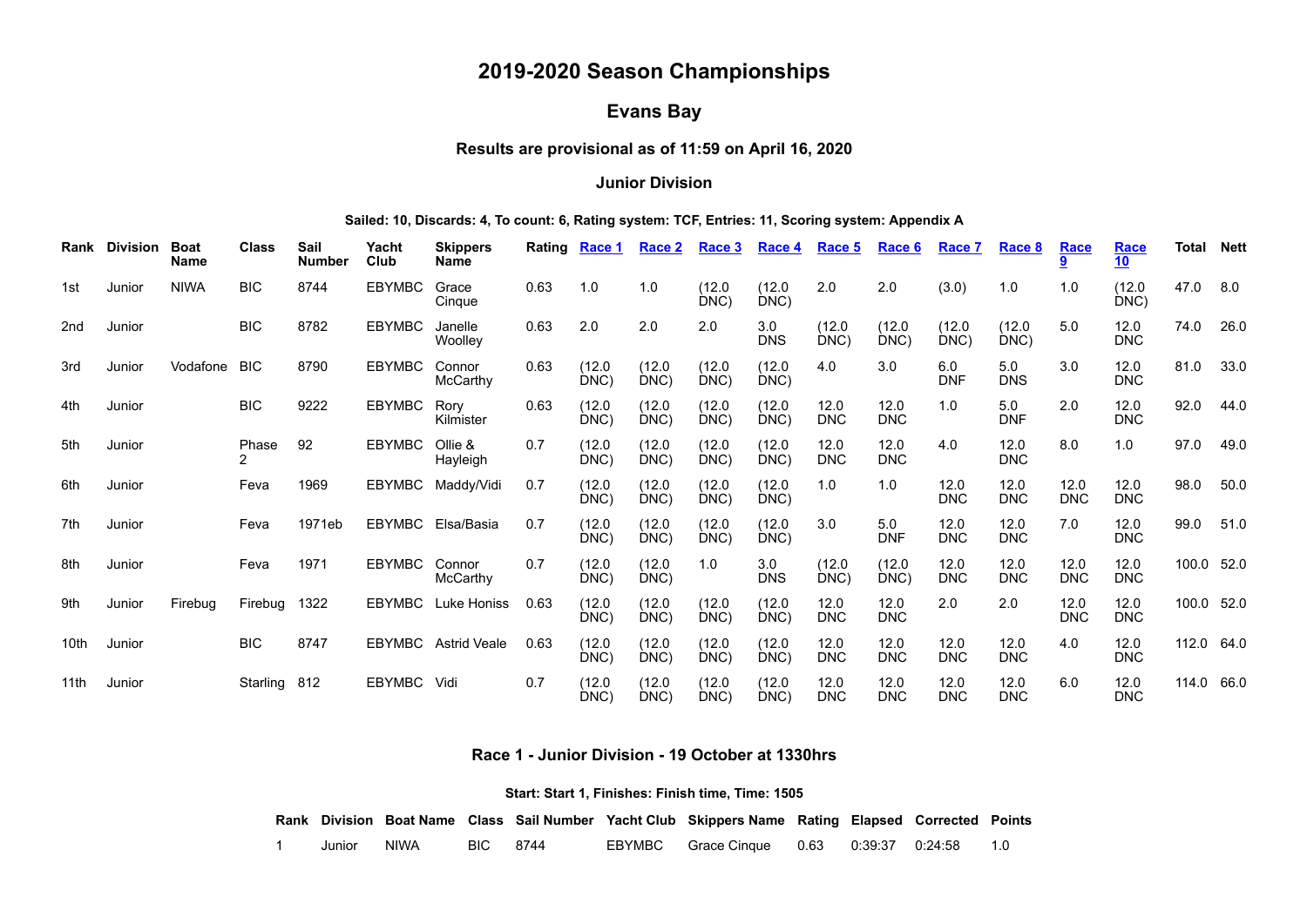|        |          |  | Rank Division Boat Name Class Sail Number Yacht Club Skippers Name Rating Elapsed Corrected Points |  |  |
|--------|----------|--|----------------------------------------------------------------------------------------------------|--|--|
| Junior | BIC 8782 |  | EBYMBC Janelle Woolley 0.63 0:42:41 0:26:53 2.0                                                    |  |  |

### **Race 2 - Junior Division - 19 October 2019 at 1300hrs**

#### **Start: Start 1, Finishes: Finish time, Time: 1555**

<span id="page-1-0"></span>

|   |        |       |          |        | Rank Division Boat Name Class Sail Number Yacht Club Skippers Name Rating Elapsed Corrected Points |  |     |
|---|--------|-------|----------|--------|----------------------------------------------------------------------------------------------------|--|-----|
|   | Junior | NIWA. | BIC 8744 |        | EBYMBC Grace Cinque 0.63 0:24:19 0:15:19                                                           |  | 1.0 |
| 2 | Junior |       | BIC 8782 | EBYMBC |                                                                                                    |  | 2.0 |

# **Race 3 - Junior Division - 02 November 2019 at 1330hrs**

#### **Start: Start 1, Finishes: Finish time, Time: 1410**

<span id="page-1-2"></span><span id="page-1-1"></span>

|   |        |           |      |        | Rank Division Boat Name Class Sail Number Yacht Club Skippers Name Rating Elapsed Corrected Points |  |     |
|---|--------|-----------|------|--------|----------------------------------------------------------------------------------------------------|--|-----|
|   | Junior | Feva 1971 |      |        | EBYMBC Connor McCarthy 0.7 0:37:39 0:26:21                                                         |  | 1.0 |
| 2 | Junior | BIC -     | 8782 | EBYMBC |                                                                                                    |  | 2.0 |

# **Race 4 - Junior Division - 02 November at 1330hrs**

#### **Start: Start 1, Finishes: Finish time, Time: 1530**

|                |        |           |  | Rank Division Boat Name Class Sail Number Yacht Club Skippers Name Rating Place Points |         |  |
|----------------|--------|-----------|--|----------------------------------------------------------------------------------------|---------|--|
| $\overline{1}$ | Junior | BIC 8782  |  | EBYMBC Janelle Woolley 0.63 DNS 3.0                                                    |         |  |
| $\overline{1}$ | Junior | Feva 1971 |  | EBYMBC Connor McCarthy 0.7                                                             | DNS 3.0 |  |

#### **Race 5 - Junior Division - 30 Nov 2019 at 1330hrs**

#### **Start: Start 4, Finishes: Finish time, Time: 1345**

<span id="page-1-3"></span>

| Rank |        |             |            |        |               | Division Boat Name Class Sail Number Yacht Club Skippers Name |      |         | <b>Rating Elapsed Corrected Points</b> |     |
|------|--------|-------------|------------|--------|---------------|---------------------------------------------------------------|------|---------|----------------------------------------|-----|
|      | Junior |             | Feva       | 1969   | <b>EBYMBC</b> | Maddv/Vidi                                                    | 0.7  | 0:30:32 | 0:21:22                                | 1.0 |
|      | Junior | <b>NIWA</b> | BIC.       | 8744   | <b>EBYMBC</b> | Grace Cingue                                                  | 0.63 | 0:36:15 | 0:22:50                                | 2.0 |
|      | Junior |             | Feva       | 1971eb | <b>EBYMBC</b> | Elsa/Basia                                                    | 0.7  | 0:35:00 | 0:24:30                                | 3.0 |
|      | Junior | Vodafone    | <b>BIC</b> | 8790   | EBYMBC        | Connor McCarthy 0.63                                          |      | 0:45:17 | 0:28:32                                | 4.0 |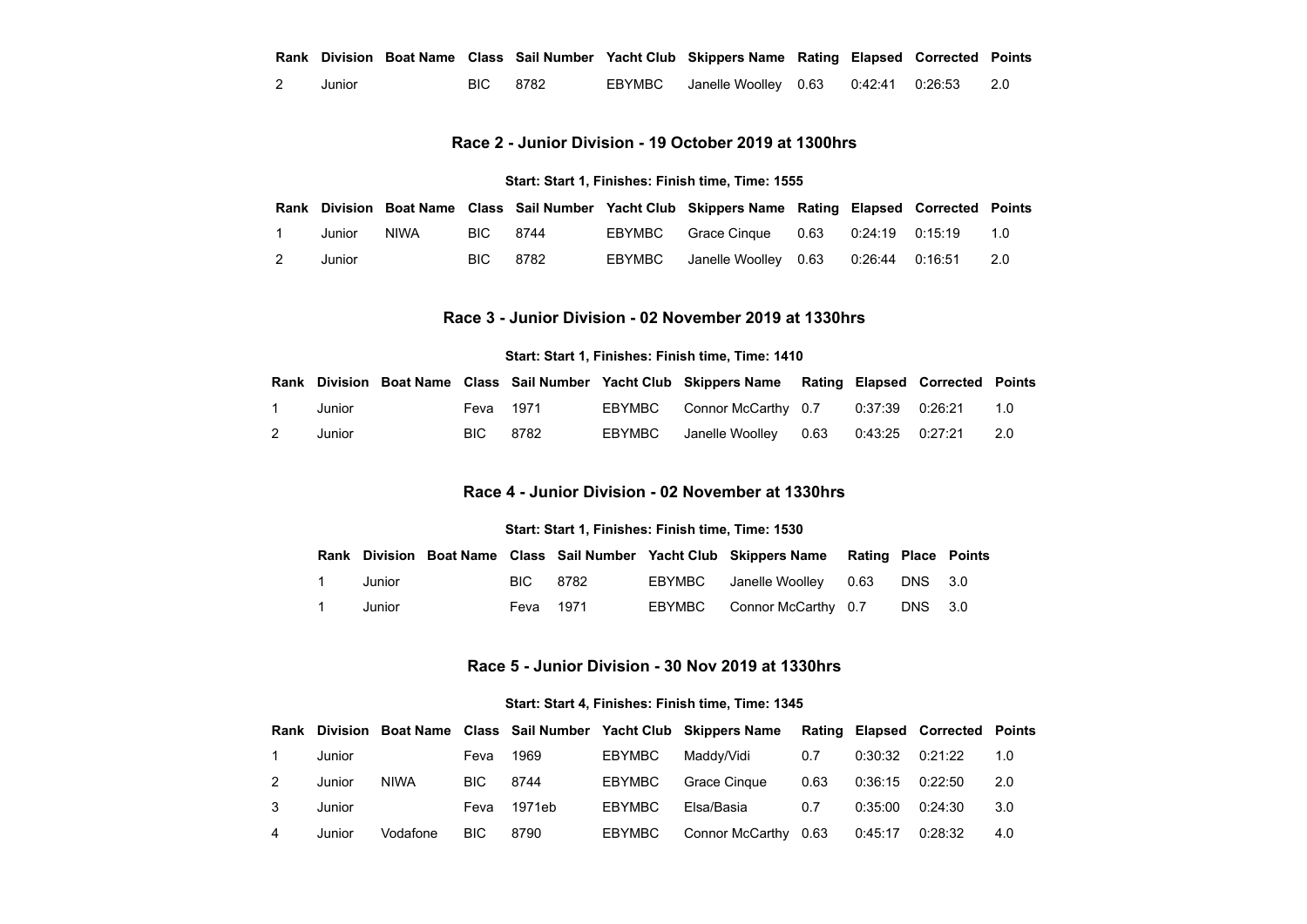#### **Race 6 - Junior Division - 30 Nov 2019 at 1330hrs**

#### **Start: Start 4, Finishes: Finish time, Time: 1440**

<span id="page-2-0"></span>

| Rank |        |             |      |        |               | Division Boat Name Class Sail Number Yacht Club Skippers Name Rating Elapsed Corrected Points |      |            |         |     |
|------|--------|-------------|------|--------|---------------|-----------------------------------------------------------------------------------------------|------|------------|---------|-----|
|      | Junior |             | Feva | 1969   | EBYMBC        | Maddv/Vidi                                                                                    | 0.7  | 0:39:12    | 0:27:26 | 1.0 |
|      | Junior | <b>NIWA</b> | BIC. | 8744   | <b>EBYMBC</b> | Grace Cingue                                                                                  | 0.63 | 0:49:15    | 0:31:02 | 2.0 |
| 3    | Junior | Vodafone    | BIC. | 8790   | EBYMBC        | Connor McCarthy 0.63                                                                          |      | 0:49:17    | 0:31:03 | 3.0 |
| 4    | Junior |             | Feva | 1971eb | EBYMBC        | Elsa/Basia                                                                                    | 0.7  | <b>DNF</b> |         | 5.0 |

#### **Race 7 - Junior Division - 25 January 2020 at 1330hrs**

#### **Start: Start 3, Finishes: Elapsed time, Time: 1340**

<span id="page-2-1"></span>

| Rank | <b>Division</b> | <b>Boat Name</b> | Class      | <b>Sail Number</b> |               | <b>Yacht Club Skippers Name</b> |      |            | Rating Elapsed Corrected Points |     |
|------|-----------------|------------------|------------|--------------------|---------------|---------------------------------|------|------------|---------------------------------|-----|
|      | Junior          |                  | <b>BIC</b> | 9222               | <b>EBYMBC</b> | <b>Rory Kilmister</b>           | 0.63 | 24:25      | 0:15:23                         | 1.0 |
| 2    | Junior          | Firebua          | Firebua    | 1322               | <b>EBYMBC</b> | Luke Honiss                     | 0.63 | 25:01      | 0:15:46                         | 2.0 |
| 3    | Junior          | <b>NIWA</b>      | <b>BIC</b> | 8744               | <b>EBYMBC</b> | Grace Cingue                    | 0.63 | 27:24      | 0:17:16                         | 3.0 |
| 4    | Junior          |                  | Phase 2 92 |                    | <b>EBYMBC</b> | Ollie & Hayleigh                | 0.7  | 37:53      | 0:26:31                         | 4.0 |
| 5    | Junior          | Vodafone         | <b>BIC</b> | 8790               | <b>EBYMBC</b> | Connor McCarthy                 | 0.63 | <b>DNF</b> |                                 | 6.0 |

# **Race 8 - Junior Division - 25 January 2020 at 1330hrs**

#### **Start: Start 1, Finishes: Elapsed time, Time: 1452**

<span id="page-2-2"></span>

| Rank |        | <b>Division Boat Name</b> | Class      |      |               | Sail Number Yacht Club Skippers Name |      |            | Rating Elapsed Corrected Points |     |
|------|--------|---------------------------|------------|------|---------------|--------------------------------------|------|------------|---------------------------------|-----|
|      | Junior | <b>NIWA</b>               | <b>BIC</b> | 8744 | <b>EBYMBC</b> | Grace Cingue                         | 0.63 | 20:12      | 0:12:44                         | 1.0 |
|      | Junior | Firebua                   | Firebua    | 1322 | <b>EBYMBC</b> | Luke Honiss                          | 0.63 | 20:24      | 0:12:51                         | 2.0 |
|      | Junior | Vodafone                  | <b>BIC</b> | 8790 | <b>EBYMBC</b> | Connor McCarthy                      | 0.63 | <b>DNS</b> |                                 | 5.0 |
|      | Junior |                           | <b>BIC</b> | 9222 | <b>EBYMBC</b> | <b>Rory Kilmister</b>                | 0.63 | <b>DNF</b> |                                 | 5.0 |

# **Race 9 - Junior Division - 15 February 2020 at 1330hrs**

#### **Start: Start 1, Finishes: Elapsed time, Time: 1403**

<span id="page-2-3"></span>

|             |            |      | Rank Division Boat Name Class Sail Number Yacht Club Skippers Name Rating Elapsed Corrected Points |  |               |  |
|-------------|------------|------|----------------------------------------------------------------------------------------------------|--|---------------|--|
| Junior NIWA | <b>BIC</b> | 8744 | EBYMBC Grace Cinque 0.63 29:09                                                                     |  | 0:18:22   1.0 |  |